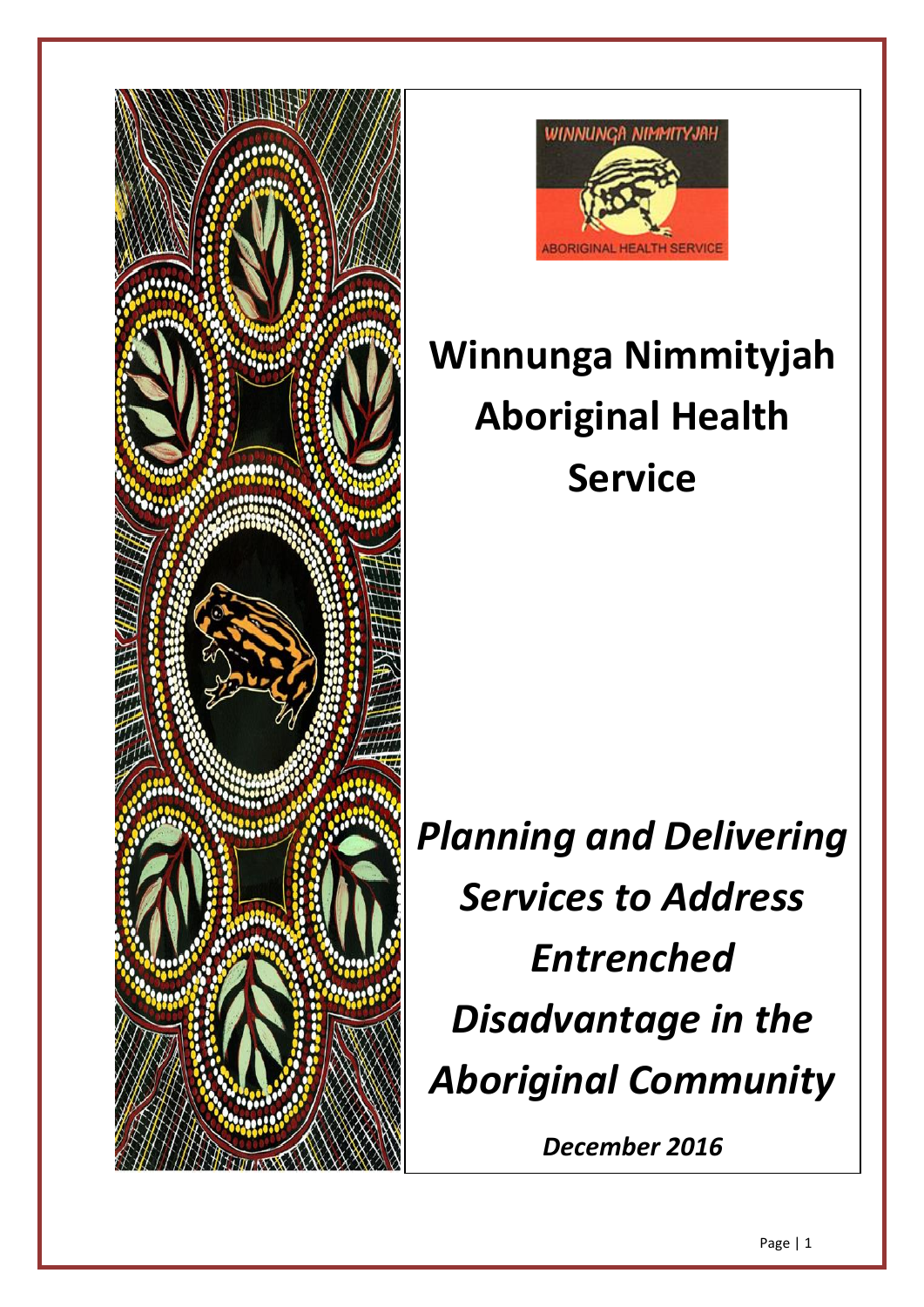# **Winnunga Nimmityjah Aboriginal Health Service (Winnunga AHS)**

# **Planning and Delivering Services to Address the Entrenched Disadvantage in the ACT Aboriginal and Torres Strait Islander Community**

# **Key Points**

 $\overline{a}$ 

# **Context of the 2017-18 Budget Submission**

- The social and economic outcomes for Aboriginal and Torres Strait Islander peoples in the ACT remain significantly below the non-Indigenous population, as measured through a range of indicators<sup>1</sup>.
- While compared to the national averages, the outcomes may appear better. However, they mask the relative disadvantage experienced by the Indigenous community within the ACT.
- The disadvantage is persistent, and in some cases, worsening over time. For example, the proportion of Aboriginal and Torres Strait Islander children who are developmentally vulnerable remains almost double the rate of non-Indigenous children; child removal rates for out of home care in the ACT has been increasing and is the second highest of all the States and Territories; Indigenous incarceration rates have been increasing; school attendance rates for Aboriginal and Torres Strait Islander students remain markedly below the non-Indigenous students; learning outcomes have been declining with an increasing gap between Indigenous and non-Indigenous students in a number of learning areas; avoidable hospitalisation rates for some conditions are significantly higher for Aboriginal and Torres Strait Islander children.
- Notably, there was a death in custody of an Aboriginal young man in 2016. While the Coronial Inquest is still ongoing, an inquiry by Philip Moss found failures across several government agencies and systems.
- Such outcomes and failures should not be acceptable in any community, and especially, in an affluent community with strong financial and economic position, and without the challenges of remoteness.
- Governments' policy is difficult to assess. Apart from the national commitment to 'closing the gap', there is no overarching strategy to address Aboriginal and Torres Strait Islander disadvantage, or a policy for Indigenous service delivery.
- Expenditure by the ACT Government on services to the Indigenous population is approximately \$35,300 person, and more than three times the expenditure per person on the non-Indigenous population<sup>2</sup>. The relative outcomes highlight the ineffectiveness of the expenditure.
- Implicit service delivery policy is through mainstreaming of services. Of the \$230 million ACT Government expenditure on services, more than 91 percent was on mainstream

<sup>1</sup> *Overcoming Indigenous Disadvantage: Key Indicators 2014*; Steering Committee for the Review of Government Service Provision; Commonwealth of Australia (2014).

<sup>2</sup> *2014 Indigenous Expenditure Report*; Steering Committee for the Review of Government Service Provision; Commonwealth of Australia (2014).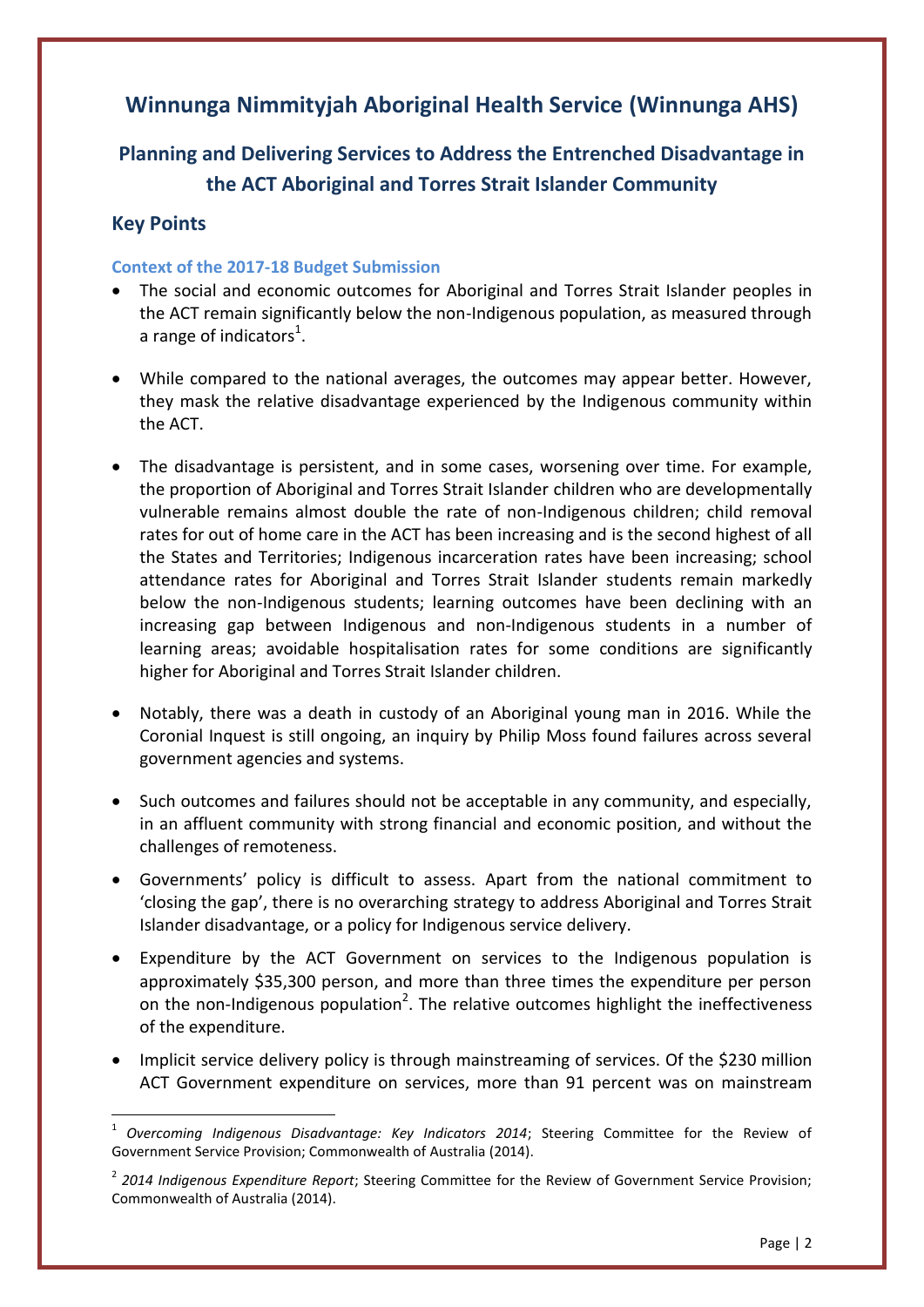services. Further, of the less than 9 percent of the expenditure on direct services to Indigenous people, only a fraction was through an Aboriginal led and controlled service.

- Service delivery policy and design are contrary to the well-established principle of 'do it with us, not to us' and well accepted research that Indigenous led and controlled services are the most effective, indeed the only, means of making any significant improvements in outcomes.
- In this context, the 2017-2018 ACT Budget Submission from Winnunga AHS seeks to establish: (a) some key guiding principles for Indigenous service policy and program design;(b) funding for some priority areas; and (c) government's engagement and support for a number of strategic programs that will make a significant improvement in the socio-economic outcomes for Aboriginal and Torres Strait Islander people in the ACT.

#### **Key Principles**

- Successful policy implementation and quality outcomes can be achieved through the key principles of: (a) Indigenous involvement in policy development and service design; (b) program delivery through well governed Indigenous led and controlled service providers; and (c) services based on a 'wrap around' model to support the health, cultural, spiritual and social wellbeing of Aboriginal and Torres Strait Islander peoples and families.
- Winnunga AHS request the ACT Government to adopt these principles for the development of policy, and design of programs for Aboriginal and Torres Strait Islander peoples.

#### **Winnunga Governance Enhancements**

- Winnunga AHS has provided continuous service delivery for over 28 years and has a well proven track record. It is a peak representative organisation for Aboriginal people in the Territory, with around 75 percent of the Indigenous population as its clients.
- Winnunga AHS is transitioning from an incorporated association (ACT) to a company limited by guarantee under the *Corporations Act 2001*. This reflects the continuing growth in existing comprehensive primary health services, and the pressures for expanded community services being faced. It also enhances decision making, transparency and accountability.
- The transition to a company under the *Corporations Act 2001* is being undertaken with assistance from PricewaterhouseCoopers (PwC) on a *pro bono* basis. Winnunga AHS is also being supported by PwC in the development and implementation of a suitable governance model that meets the accountability requirements of the legislation and service delivery objectives of Winnunga AHS.

#### **Election Commitments**

- Recent ACT elections included a commitment to new infrastructure to service Aboriginal health and community services, at a cost of \$12 million.
- New facilities (on the existing Narrabundah site) will meet the full range of existing and new health and community services required for the Aboriginal community, including existing and projected growth in demand, primary health care, mental health, care and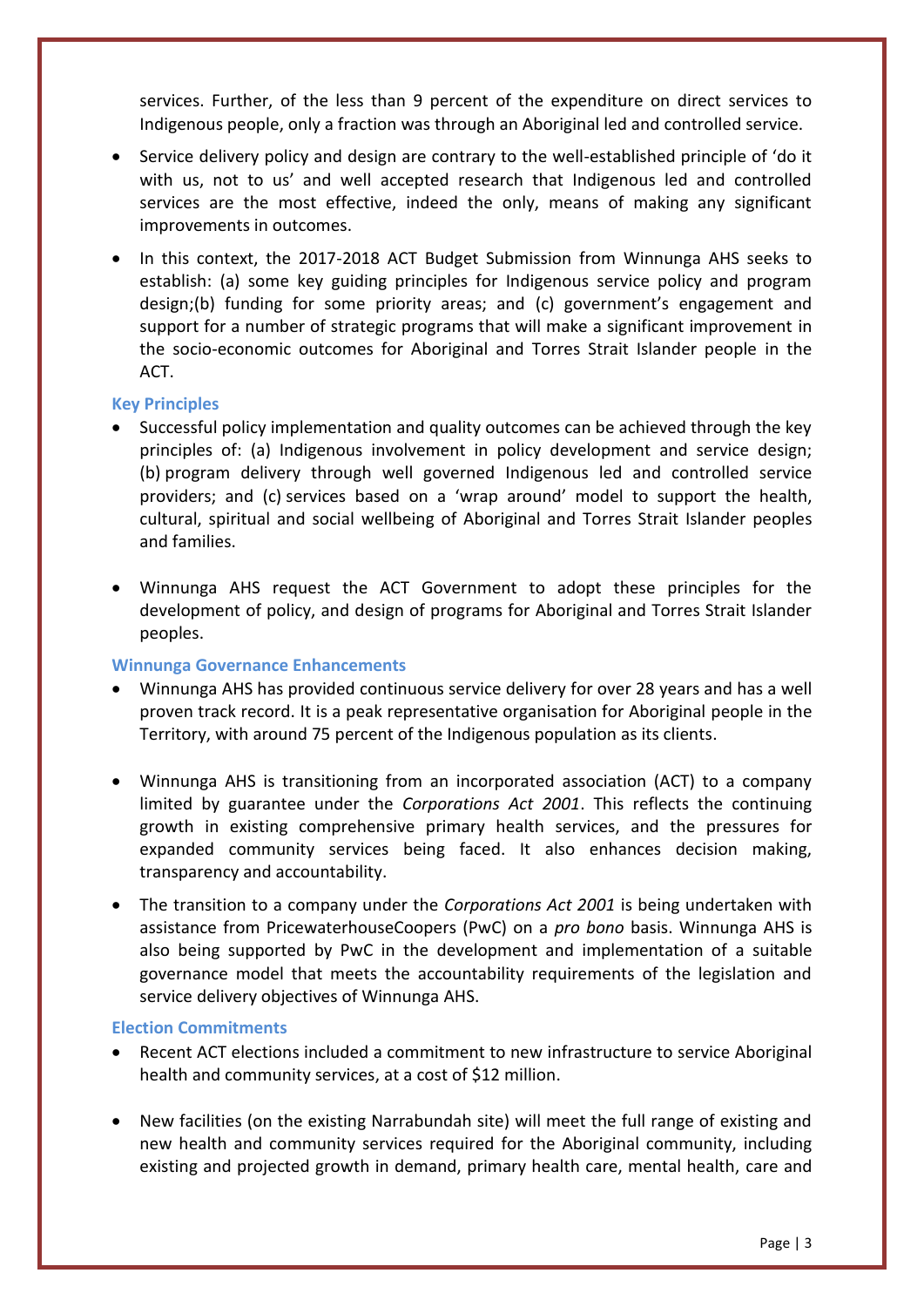protection/out of home care, disability services (NDIS), and justice and corrections health.

 This initiative is included in the Parliamentary Agreement. The funding should be included in the 2017-18 Budget, along with a commitment to address all the relevant leasing and planning issues to achieve the delivery of the initiative in accordance with the timeline of the election commitment.

# **Current Priorities and Initiatives**

Current priorities and initiatives are:

- the development of an Indigenous policy and service delivery framework;
- planning for the service needs of the community;
- commencement of a Winnunga AHS led and controlled practice at the University of Canberra campus to deliver holistic health and wellbeing services integrated with teaching and research at the University;
- infrastructure upgrade at the Narrabundah site;
- prisoner health and the human rights compliance of the Alexander Maconochie Centre;
- re-establishment of operations previously provided through the Aboriginal Justice Centre;
- commencement of drug and alcohol residential rehabilitation service at the Ngunnawal Bush Healing Farm;
- restoration of Boomanulla Oval and its return to Aboriginal control and management; and
- disability support services for Indigenous people.

#### **Future Priorities and Initiatives**

Future priorities and initiatives are:

- Indigenous housing:
- child care and early childhood development; and
- aged care services for Aboriginal and Torres Strait Islander peoples.

#### **Proposals and Recommendations**

- 1. That a comprehensive Indigenous policy statement should be prepared in consultation with Aboriginal advisory and peak representative bodies, including Winnunga AHS.
- 2. That a "single point" Indigenous policy and coordination focus be established within ACT Government.
- 3. That funding of \$12 million be allocated in the 2017-18 Budget for Winnunga AHS Health and Community Services purpose built facility.
- 4. That one-off funding of \$0.3 million and recurrent funds of \$1.56 million be allocated in the 2017-18 Budget for the establishment and operation of a Winnunga AHS practice at the University of Canberra.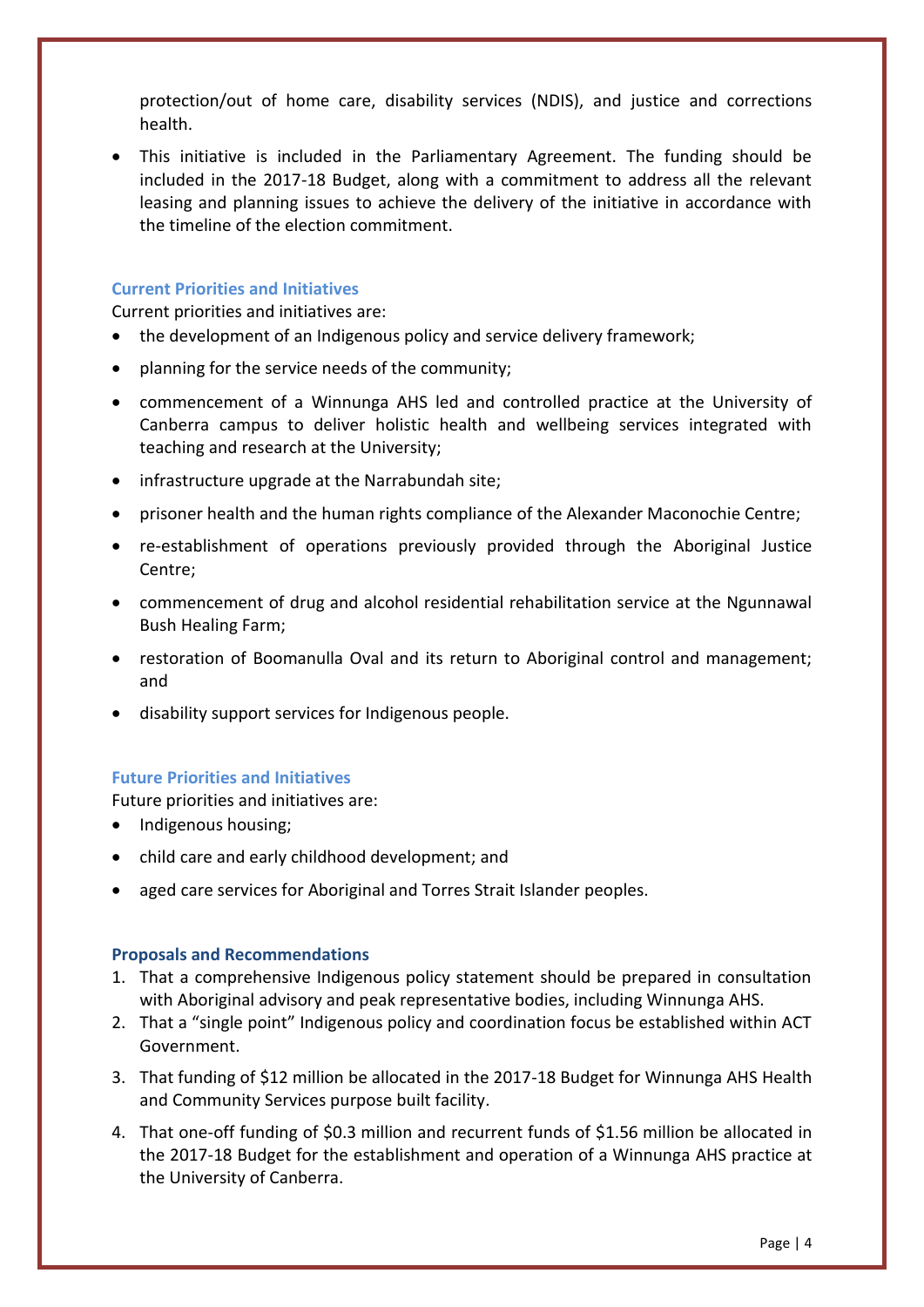- 5. That the Winnunga AHS lease over the Narrabundah site should be reviewed to provide certainty over ownership, as well as providing greater flexibility in land uses, increased GFA capacity and addressing car parking.
- 6. That funding of \$1.3 million previously provided for remedial capital works be rechannelled to the new facility, with an initial \$0.3 million allocated for the planning and design for the new building and upgrade of the existing building.
- 7. That an action plan be prepared in consultation with Winnunga AHS, apart from the range of other stakeholders, to make the Alexander Maconochie Centre human rights compliant in accordance with its original vision.
- 8. That Recommendation 5 of the Independent Inquiry Report by Philip Moss be implemented through the integration of Winnunga AHS into the provision of health care at the AMC, with the allocation of an estimated \$1.5 million per annum (subject to final negotiations).
- 9. That the Justice Reinvestment Pilot program be extended by one year.
- 10. That engagement by the Justice and Community Safety Directorate for the design of the Justice Reinvestment Pilot be used as a reference across government directorates.
- 11. That the operations provided previously by the Aboriginal Justice Centre be reestablished through the allocation of additional funds in the 2017-18 Budget.
- 12. That the operating costs of the Ngunnawal Bush Healing Farm Drug and Alcohol Residential Rehabilitation Service be considered and funded in the 2017-18 Budget to ensure timely commencement of services.
- 13. That Boomanulla Oval be restored for community use through the commitment of \$3.5 million in the Government's Capital Works Program for 2017-18.
- 14. That transfer of Boomanulla Oval to Aboriginal control and management on a sustainable basis be progressed as a matter of priority.
- 15. That funding needs to establish and operate disability support service by Winnunga AHS under the National Disability Insurance Scheme be considered in the 2017-18 Budget.
- 16. That a Working Group with representation from Aboriginal and Torres Strait Islander representative bodies and service providers be established to: (a) develop an Indigenous housing policy; and (b) develop an action plan for the implementation of the policy.
- 17. That funding of \$50,000 be provided in the 2017-18 Budget for a feasibility study and cost benefit analysis to establish childcare care services on the current Winnunga AHS site in Narrabundah as part of forward planning for services for Aboriginal and Torres Strait Islander peoples.
- 18. That funding of \$20,000 be provided in the 2017-18 Budget for a study on the scoping of aged care services as part of forward planning for services for the Indigenous community.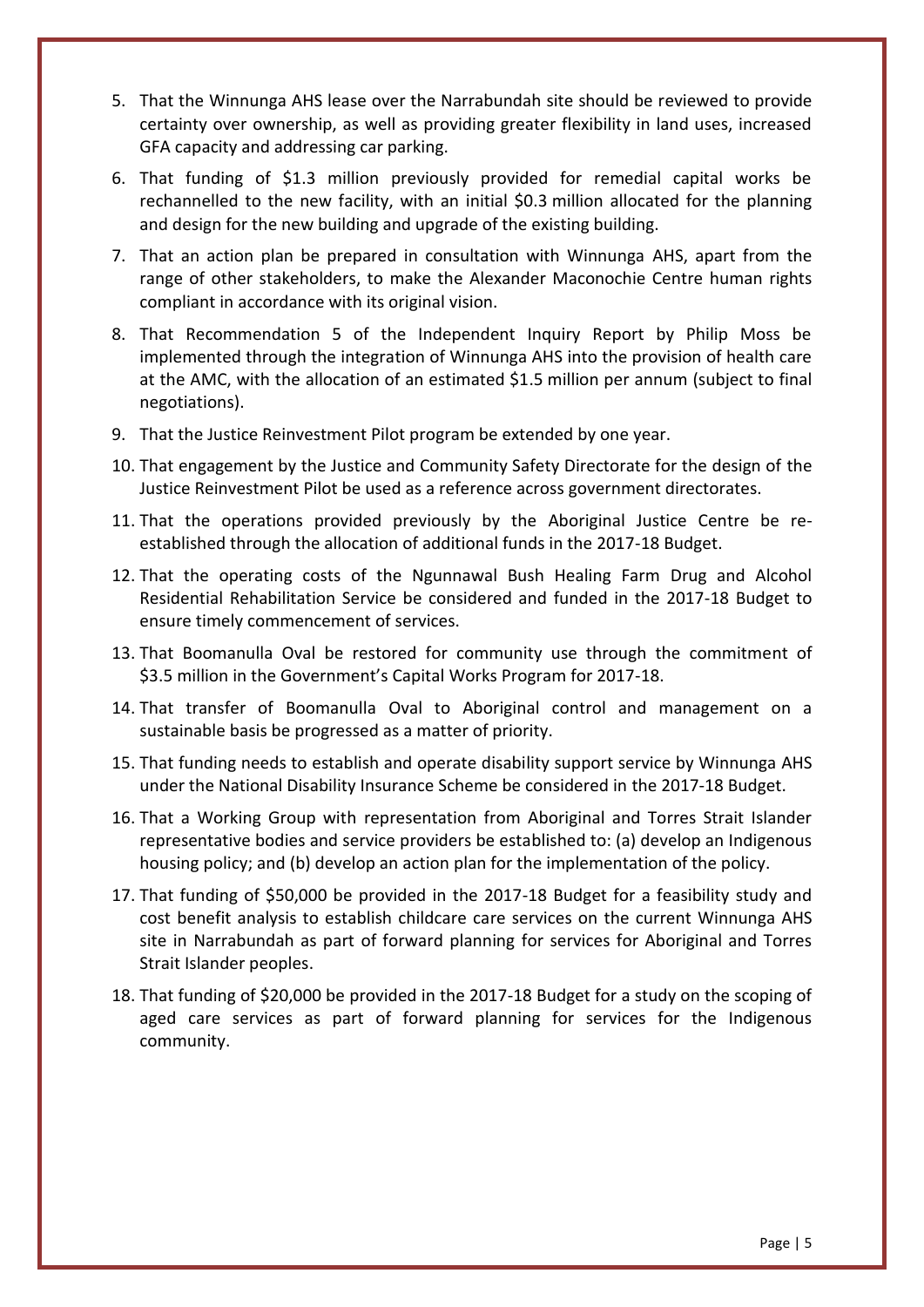# **WINNUNGA NIMMITYJAH ABORIGINAL HEALTH SERVICE (Winnunga AHS)**

# **2017-18 ACT Budget Submission**

# **1. CURRENT PRIORITIES AND INITIATIVES**

# **1.1 POLICY AND SERVICE DELIVERY FRAMEWORK**

#### **Issues:**

Within the ACT Government, there is no overarching policy statement covering all aspects of health and community services to Aboriginal and Torres Strait Islander peoples. There are no Indigenous specific policies for key service areas of high identified need such as housing, out of home care and family support. Organisationally, responses are ad-hoc and principally directed towards mainstream services.

Service delivery policy and design are contrary to well-established principles.

There is no evaluation framework to assess the effectiveness of the various Indigenous specific and mainstream programs.

Wholesale change is necessary in policy development, program design, and service delivery.

# **Proposals/Recommendations:**

- **1. That a comprehensive Indigenous policy statement be prepared in consultation with Aboriginal advisory and peak representative bodies, including Winnunga AHS.**
- **2. That a "single point" Indigenous policy and coordination focus be established within ACT Government.**

# **1.2 PLANNING FOR SERVICE NEEDS**

Demand for Winnunga AHS services has increased significantly, and at a higher rate than for mainstream services. Over the past five years, the number of clients has increased by 22 percent; the number of occasions of service (client contact) has increased at a compound rate of approximately 9 percent per annum; and annual contact per client has been increasing at the rate of 3.7 percent per annum.

Taking into account client morbidity and co-morbidities, client contact needs to increase further to address the unmet need, and to reduce preventable hospitalisations which are and will continue to exert pressures on the hospital system. The demand for the current services is forecast to grow significantly in the coming years. In 2019-20, the number of occasions of service by Winnunga AHS is projected to increase by almost 25,000 contacts – from around 46,000 in 2014-15.

Master planning is underway to assess infrastructure and recurrent resources required to meet these growing needs.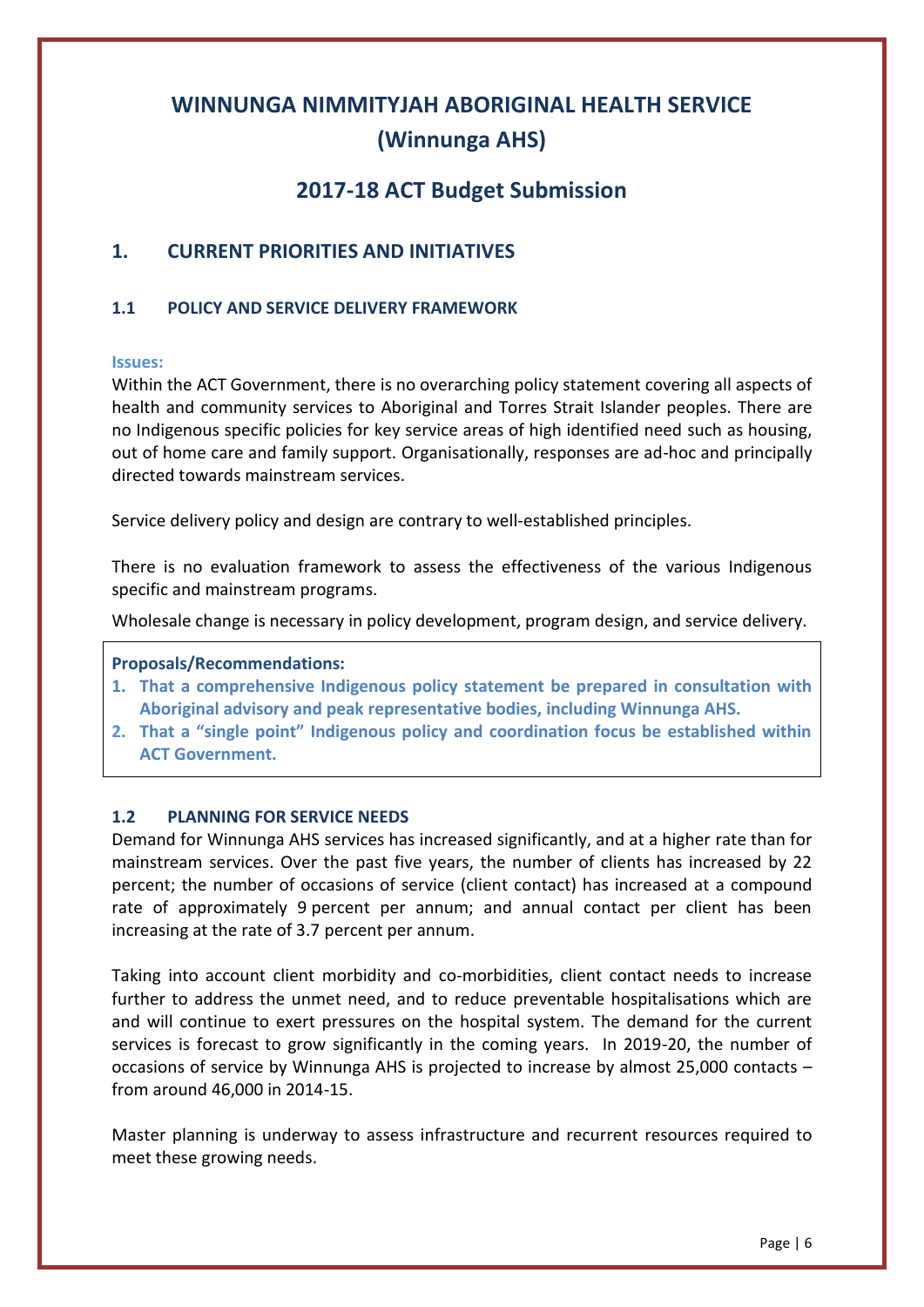There is a priority for new infrastructure and resources across Canberra, including Belconnen and Tuggeranong for which government support will be required.

Business cases will be prepared for each new service opportunity, for consideration by the Government.

# **1.3 UNIVERSITY OF CANBERRA PRACTICE**

#### **Issues:**

Currently, work is being progressed, in collaboration with ACT Health and the University of Canberra (UC), to develop a new service and teaching facility as part of the new hospital complex at the University. The introduction of an Aboriginal Community Controlled Health Service to be co-located within a university, will be the first of its kind nationally.

The Winnunga AHS clinic at the UC will not only provide culturally appropriate and safe services to some 400 Indigenous students at the Campus, but also provide increased access to culturally safe health care for Indigenous people in Belconnen and Gungahlin. There are also potential benefits to both support and draw on the teaching and research effort at UC. This indeed was the main motivation for locating the new Northside Public Hospital at the UC Campus.

The benefits of Winnunga AHS services to the Indigenous community, and for the mainstream acute services in avoiding costly admissions, have been well recognised. There is a strong case for ACT Government support on social policy as well as on financial grounds.

A suitable building at the UC campus has been identified. One-off establishment costs, net of the costs agreed by UC to be absorbed, are estimated at \$0.3 million. Operating costs, net of Medicare income, are estimated at \$1.56 million per annum.

#### **Proposals/Recommendations:**

**3. That one-off funding of \$0.3 million and recurrent funds of \$1.56 million be allocated in the 2017-18 Budget for the establishment and operation of a Winnunga AHS practice at the University of Canberra.**

#### **1.4 NARRABUNDAH LEASE AND INFRASTRUCTURE PRIORITIES**

#### **Issues:**

Winnunga AHS's current lease at Narrabundah does not allow for the service changes required, nor does it meet the existing and new demands for services on site.

During the 2016 election the Government supported a new purpose built facility, at a cost of \$12 million. This commitment was based on Winnunga AHS's concept planning across the Narrabundah site.

The Government had previously provided \$1.3 million in 2015 towards remedial capital works. These funds should be rechannelled to the new facility, with an initial \$0.3 million allocated for planning and design for the new building and upgrade of the existing building.

High growth rates support additional health and community facilities across Canberra, with priority for new infrastructure and staffing in Belconnen and Tuggeranong.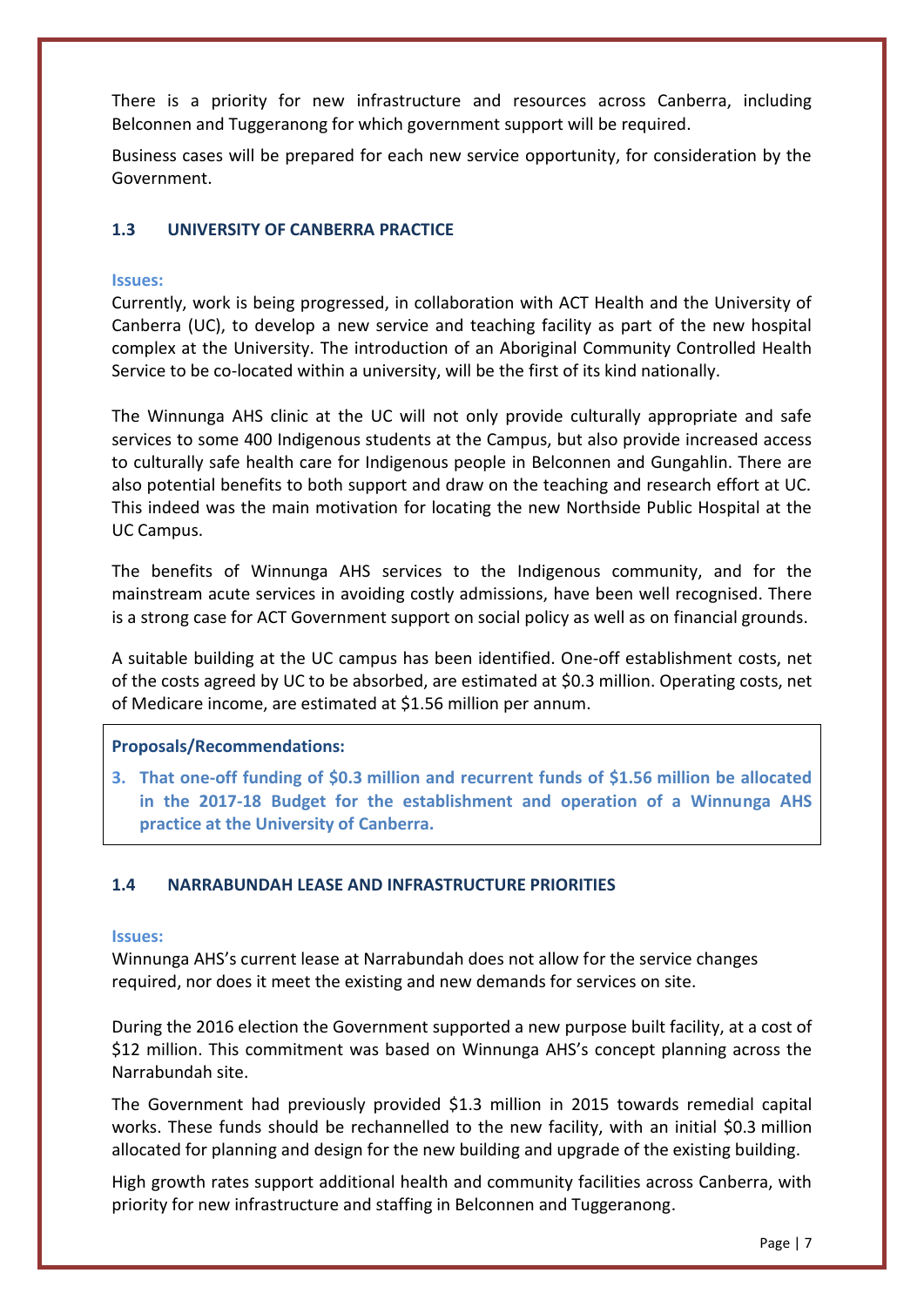#### **Proposals/Recommendations:**

- **4. That funding of \$12 million be allocated in the 2017-18 Budget for the Winnunga Nimmityjah Aboriginal Health and Community Services facility.**
- **5. That the Winnunga AHS lease over the Narrabundah site be reviewed to provide certainty over ownership, as well as providing greater flexibility in land uses, increased GFA capacity and addressing car parking.**
- **6. That funding of \$1.3 million previously provided for remedial capital works be rechannelled to the new facility, with an initial \$0.3 million allocated for the planning and design for the new building and upgrade of the existing building.**

#### **1.5 JUSTICE AND CORRECTIONS**

#### **Issues:**

Incarceration rates for Indigenous people remain high in the ACT, and in fact have increased rather than decreasing in accordance with the Government policy.

Following the Aboriginal death in custody in the Alexander Maconochie Centre (AMC), the Independent Inquiry Report by Philip Moss concluded that the claim so commonly made about the AMC being human rights compliant cannot be made in good faith<sup>3</sup>. This should be addressed as a matter of priority, and a comprehensive plan of action be prepared in consultation with Winnunga AHS, to establish the prison in accordance with its original vision.

Specifically, the Inquiry Report has recommended that Winnunga AHS be integrated into the provision of health care at the AMC, in order to introduce its holistic model of care to Indigenous detainees<sup>4</sup>.

Preliminary estimates of the costs of introducing the 'Winnunga AHS Model of Care' at the AMC are \$1.5 million per annum, which will be subject to refinement. The net budget costs will be lower, taking into account following the reallocation of the existing funding for prisoner health services.

Winnunga AHS is currently engaged with the Directorate of Justice and Community Safety in developing and implementing a pilot on Justice Reinvestment. The pilot is for a period of one year. For a reasonable assessment of measurable outcomes for the families participating in the pilot, Winnunga AHS proposes that the pilot be extended by a further one year.

Winnunga AHS also proposes that this engagement and program design be considered as a reference by other ACT Government Directorates.

The Aboriginal Justice Centre (AJC) was closed some years ago, with its funding transferred to the Aboriginal Legal Service. An AJC has an important role, separate from legal representation, in improving the justice and correction outcomes for the Indigenous

1

<sup>&</sup>lt;sup>3</sup> Paragraph 12.8.19; "So Much Sadness in our Lives": Independent Inquiry into the Treatment in Custody of *Steven Freeman*; ACT Government (2016).

<sup>4</sup> *ibid*; Recommendation 5.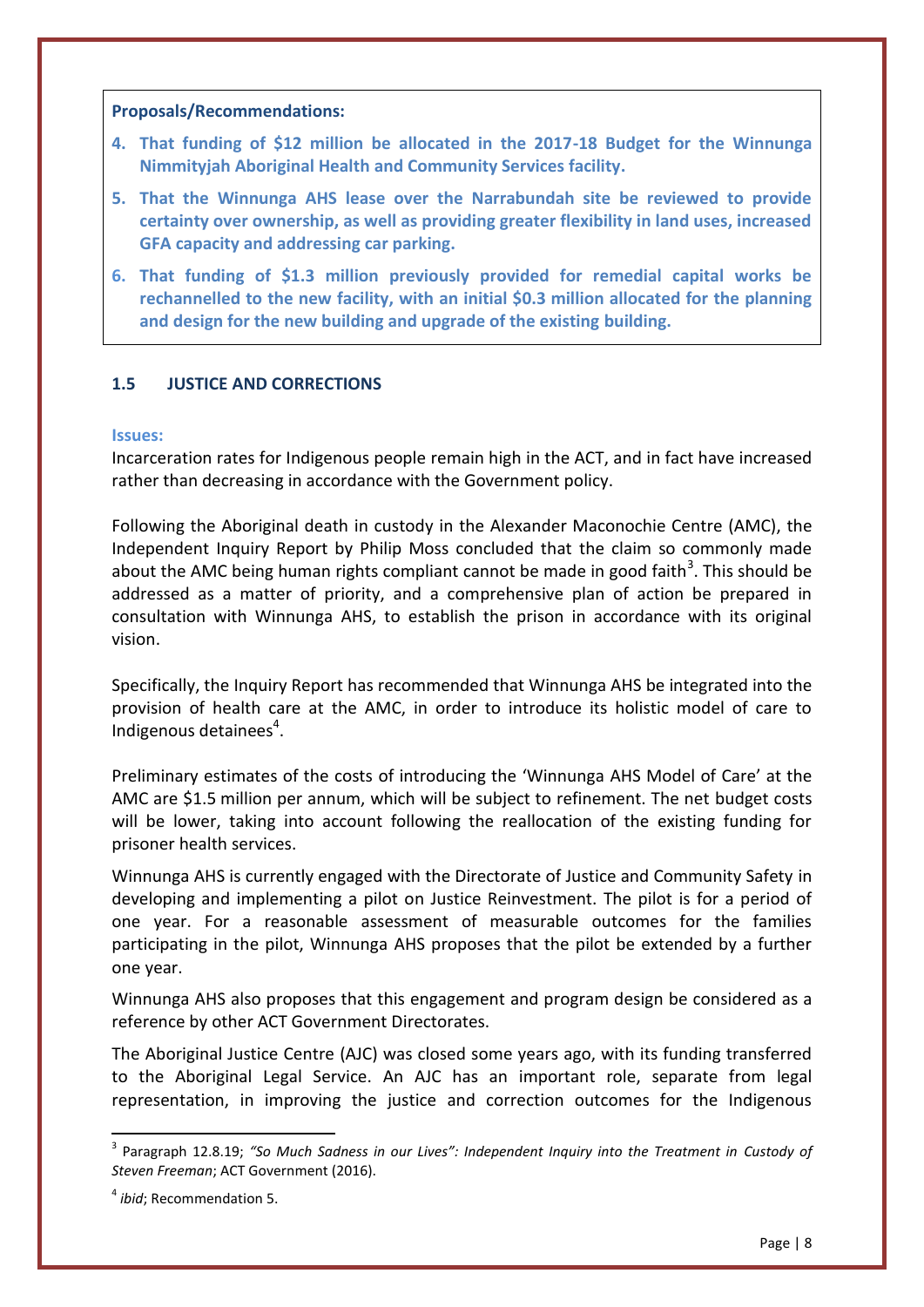community, which by all measures is overrepresented in this system. Winnunga AHS requests the Government to re-establish the operational functions of the AJC.

The Aboriginal Legal Service (ALS) is under pressure. The re-establishment of an AJC should be through the allocation of additional funds, and not through the reallocation of funding from the ALS.

#### **Proposals/Recommendations:**

- **7. That an action plan be prepared in consultation with Winnunga AHS to make the Alexander Maconochie Centre human rights compliant in accordance with its original vision.**
- **8. That Recommendation 5 of the Independent Inquiry Report by Philip Moss be implemented through the integration of Winnunga AHS Model of Care into the provision of health care at the AMC, with the allocation of an estimated \$1.5 million per annum (subject to final negotiations).**
- **9. That the Justice Reinvestment Pilot program be extended by one year.**
- **10. That engagement by the Justice and Community Safety Directorate for the design of the Justice Reinvestment Pilot be used as a reference across government directorates.**
- **11. That the Aboriginal Justice Centre's operating functions be re-established through the allocation of additional funds in the 2017-18 Budget.**

#### **1.6 NGUNNAWAL BUSH HEALING FARM**

#### **Issues:**

Winnunga AHS and ACT Health are currently settling the arrangements for the establishment and operation of the Ngunnawal Bush Healing Farm Drug and Alcohol Residential Rehabilitation Service. Priority is to open the facility to clients as soon as practicable – currently expected to be around July 2017.

The long term management arrangements are yet to be negotiated between Winnunga AHS and ACT Health. The operating costs of the service will be established following the formal endorsement of the Model of Care and its costing.

The cost estimates will be provided during the 2017-18 Budget process. Nevertheless, Winnunga AHS requests that adequate capacity and flexibility be provided in the ACT Health's budget to enable timely commencement of the service.

#### **Proposals/Recommendations:**

**12. That the operating costs of the Ngunnawal Bush Healing Farm Drug and Alcohol Rehabilitation Service be considered and funded in the 2017-18 Budget to ensure timely commencement of services.**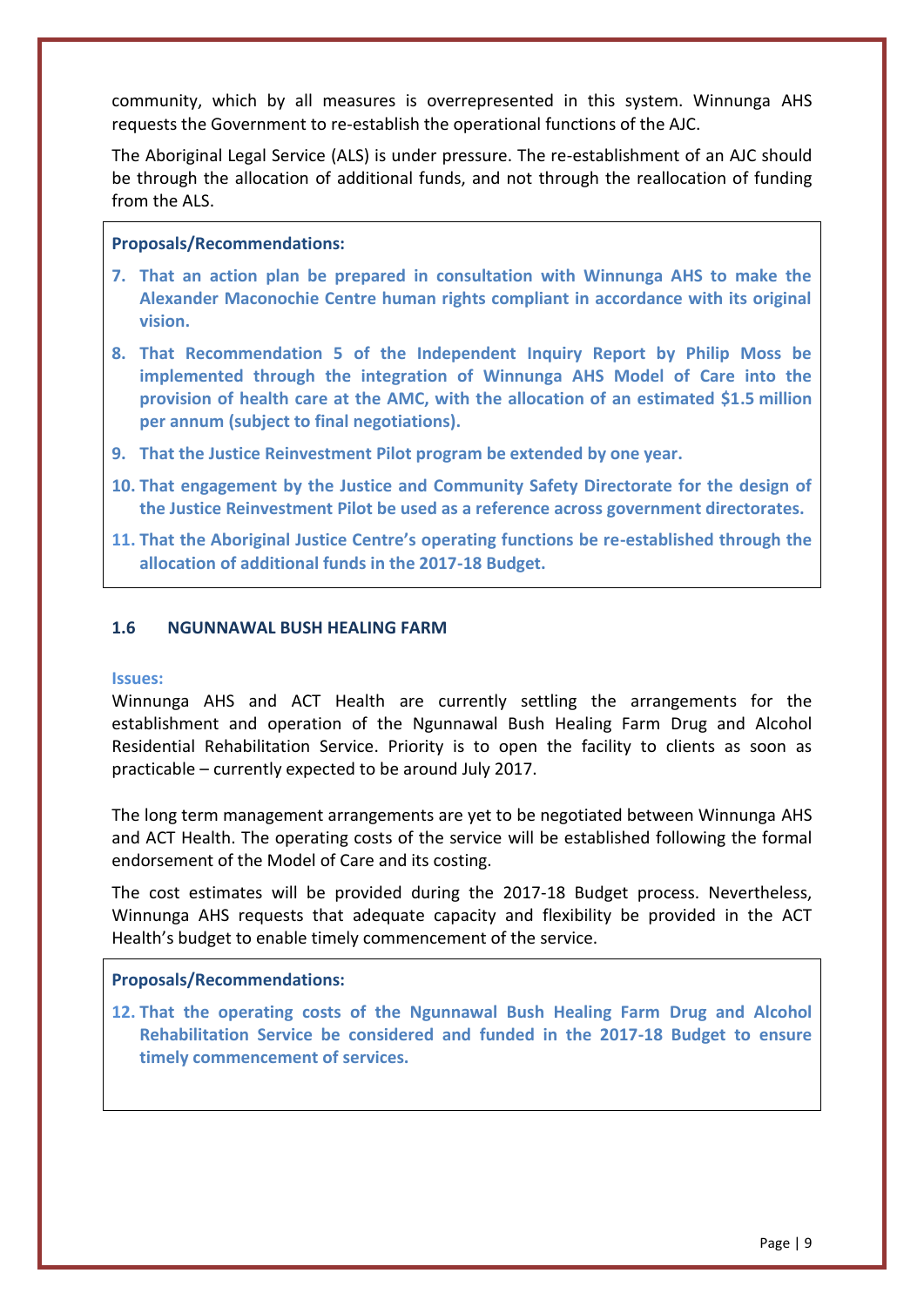# **1.7 BOOMANULLA OVAL**

#### **Issues:**

A single select Request For Tender (RFT) process is currently being negotiated between Winnunga AHS and the Government, covering the future ownership and management of Boomanulla Oval.

Boomanulla Oval has been closed for over two years, is in a state of total disrepair, and is unsafe. Costs to restore the oval and facilities are estimated at \$3.5 million.

Priority is for the facility to be reopened for community use as quickly as possible. Restoration should be undertaken by the Government and prior to handing the site to Winnunga AHS for day to day and longer term sustainable management.

Longer term proposed changes will require a 99 year lease, and support to changes to land uses and a Territory Plan Variation.

#### **Proposals/Recommendations**

- **13. That Boomanulla Oval be restored for community use through the commitment of \$3.5 million in the Government's Capital Works Program for 2017-18.**
- **14. That transfer of Boomanulla Oval to Aboriginal control and management on a sustainable basis be progressed as a matter of priority.**

#### **1.8 DISABILITY SERVICES**

#### **Issues**

The Indigenous population has a relatively higher incidence of disability. The introduction of the National Disability Insurance Scheme (NDIS) provides an opportunity to integrate health care and disability support services through Winnunga AHS's Model of Care.

A large proportion of Aboriginal people with disability are likely to be existing Winnunga AHS clients, hence Winnunga AHS's involvement will ensure that clients are able to access disability support in a trusted and culturally safe environment which is cognisant of spiritual, cultural, mental and physical health needs.

Winnunga AHS received \$50,000 to scope the staffing and system requirements for its establishment as a provider of NDIS services. This work is currently being further enhanced and expected to be completed in January 2017. At this stage, it is clear that payments for client services will be insufficient to establish the service. It is understood the Government has allocated \$12 million for community sector organisations' business transition to NDIS services.

Following the preparation of the business case, consideration of Winnunga AHS's funding needs to establish and operate NDIDS services will be required through the 2017-18 Budget process.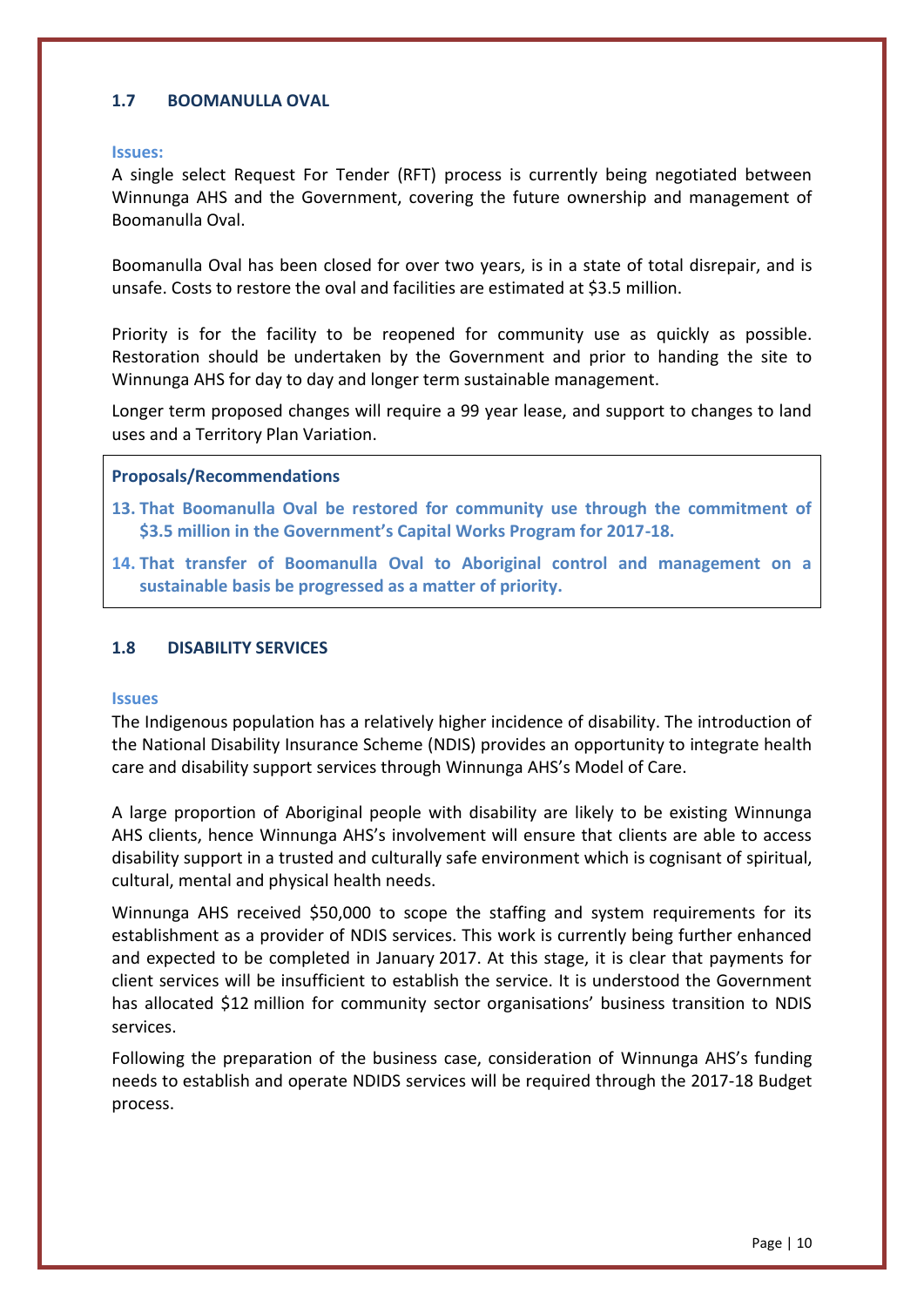#### **Proposals/Recommendations:**

**15. That funding to establish and operate disability support services by Winnunga AHS under the National Disability Insurance Scheme be considered in the 2017-18 Budget.**

# **2. FUTURE PRIORITIES AND INITIATIVES**

#### **2.1 INDIGENOUS HOUSING**

#### **Issues:**

Relatively, a higher proportion of Indigenous families are in public housing compared to non-Indigenous families. Besides housing, clients have service needs across a number of areas. Government's policy of mainstreaming housing services is not geared towards meeting the service needs of families which will be best met by an Aboriginal led and controlled service provider, namely Winnunga AHS.

Indeed, this is the direction adopted by other jurisdiction across Australia with financial and service capacity building initiatives, and large scale transfers of housing stock to Indigenous housing providers.

There is a need to develop an ACT Indigenous housing policy, which should seek to establish an Aboriginal housing provider in the Territory. This arrangement would be underpinned by a transfer of existing housing stock as well as ongoing identification of new land for additional housing supply.

In the ACT, Winnunga AHS is best placed to provide holistic services to families in public housing whom are already likely to be its clients. To this end, Winnunga AHS has been in discussions with Community Housing Canberra (CHC) to establish a partnership that would draw on the respective strengths of both the organisations including client services and property management. The partnership model was proposed in response to request for tender for the housing services for Aboriginal families following the closure of Inanna Inc. That tender was unsuccessful.

An Indigenous housing policy needs to be developed, as matter of priority, with input from and in consultation with key stakeholders. This should be accompanied by an action plan for implementation.

#### **Proposals/Recommendations:**

- **16. That a Working Group with representation from Indigenous representative bodies and service providers be established to:**
	- **a. develop an Indigenous housing policy; and**
	- **b. develop an action plan for the implementation of the policy.**

#### **2.2 CHILD CARE AND EARLY CHILDHOOD DEVELOPMENT**

#### **Issues:**

The Australian Early Development Census (AEDC) indicates that across Australia, approximately 21 percent of non-Indigenous children (aged five years) and 42 percent of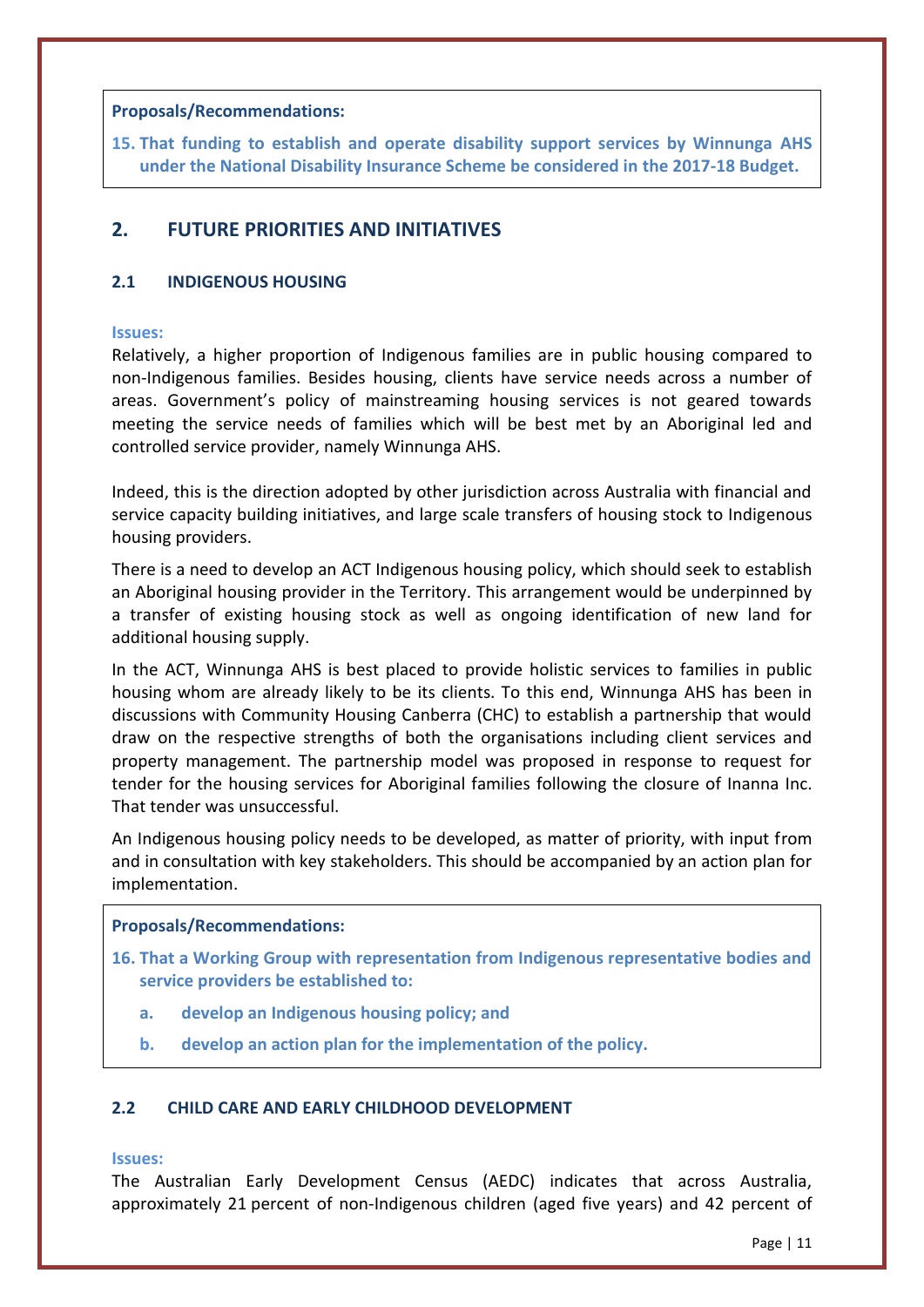Aboriginal and Torres Strait Islander children were developmentally vulnerable in one or more domain. In the ACT, 22 percent of children are developmentally vulnerable on one or more domain and 9 percent on two or more domains.

Aboriginal and Torres Strait Islander children living in Canberra are twice as likely compared to non-Indigenous children to be developmentally vulnerable. In some domains, the proportion of the Indigenous children who are vulnerable is more than three times the rate of non-Indigenous children<sup>5</sup>.

These outcomes highlight the need for a particular focus on early childhood development services for Aboriginal and Torres Strait Islander children. Policies should target specialised child care and early learning programs and facilities tailored for Indigenous children, incorporating holistic assistance and family support programs for parents.

Due to relatively lower incomes, Aboriginal and Torres Strait Islander families are less likely to access mainstream services. Minor investments in early childhood development have significant benefits through reduced future costs and higher productivity later in life.

Based on the reported data, preventable hospitalisations for Indigenous children aged 0 to 4 are up to six times more likely compared to non-Indigenous children. This highlights the scope to improve access to primary care for young children, which in turn should reduce the pressures and costs for the hospital system.

Provision of child care and early development services on the Winnunga AHS site, in close proximity to its comprehensive primary health care services, will improve access to both early childhood development and primary care. This will also provide an opportunity to engage mothers with community group activities organised by Winnunga AHS's Social Health Team, in particular around preventive health and childhood development.

Winnunga AHS proposes to develop a business case for consideration in the 2018-19 Budget process. To this end, it requests funding of \$50,000 for a feasibility study and cost benefit analysis to establish childcare care services on the Winnunga AHS site in Narrabundah.

# **Proposals/Recommendations:**

**17. That funding of \$50,000 be provided in the 2017-18 ACT Budget for a feasibility study and cost benefit analysis to establish childcare services on the Winnunga AHS site in Narrabundah as part of forward planning for services for the Indigenous community.**

# **2.3 AGED CARE**

#### **Issues:**

 $\overline{a}$ 

The ACT has the opportunity to be a leader in holistic health and housing care services to ageing Aboriginal and Torres Strait Islander peoples.

Such facilities can be accommodated through wider access to additional land at the Narrabundah site (identified in Winnunga AHS's concept planning at Narrabundah), along with support for appropriate facilities infrastructure.

<sup>5</sup> Table 6A8.1; *Overcoming Indigenous Disadvantage: Key Indicators 2014*; Steering Committee for the Review of Government Service Provision; Commonwealth of Australia (2014).